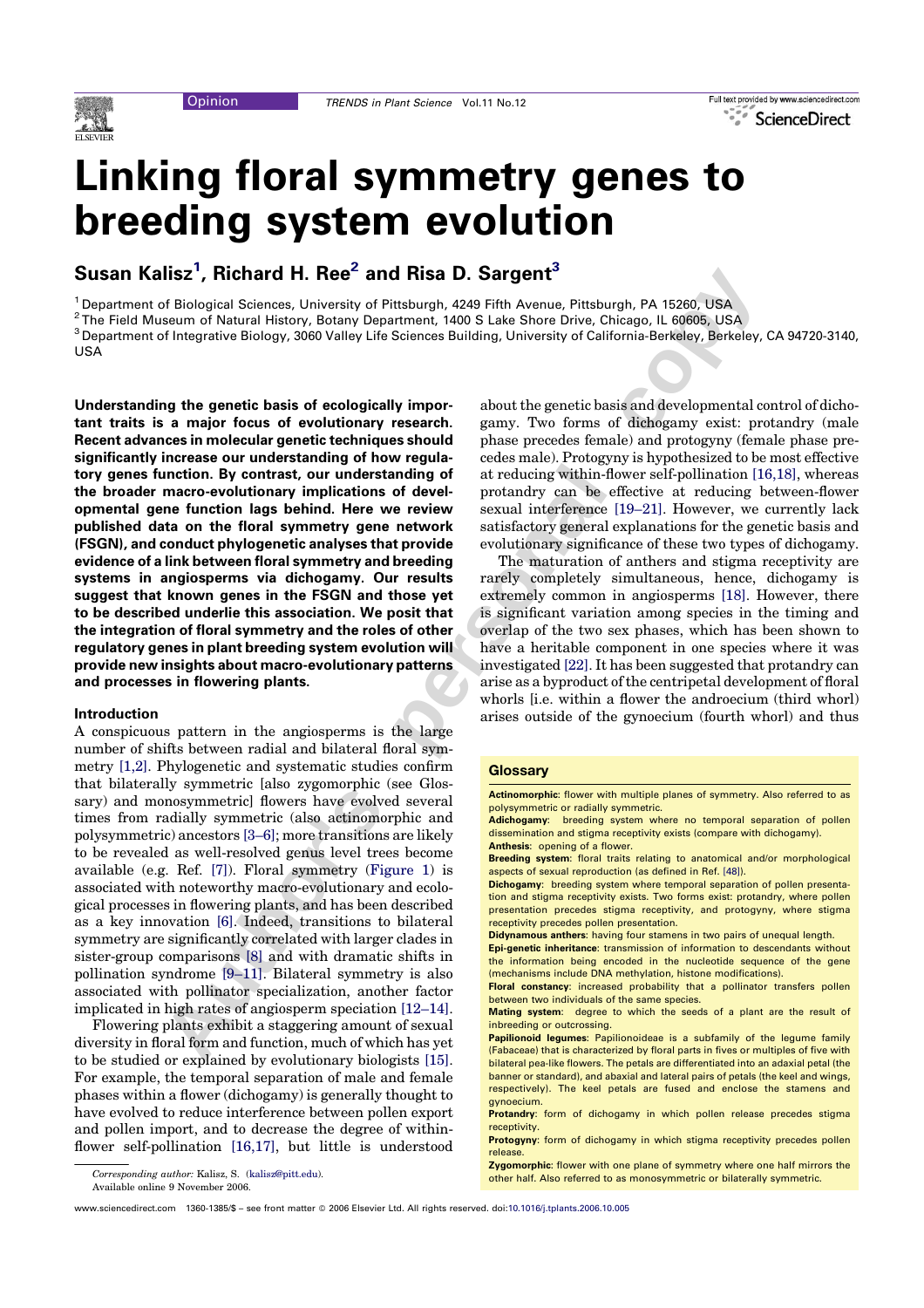

Figure 1. Axes of symmetry for bilaterally versus radially symmetrical flowers. (a) Bilaterally symmetrical flower of *Collinsia verna* (blue-eyed Mary, Veronicaceae). (b) Radially symmetrical flower of Fragaria virginiana (strawberry, Rosaceae).

stamens would develop first] [23] (Figure 2). Under this model, protandry is expected to be the 'default' condition, irrespective of flower symmetry.

Interestingly, genes that control bilateral corolla symmetry have also been demonstrated to affect stamen development and size (Figure 3) [11,24,25], making these excellent candidates for studying genetic control of breeding system traits such as protandry (Box 1). Moreover, macroevolutionary evidence suggests that bilateral floral



Figure 2. Schematic of the floral whorls in the distinctly bilaterally symmetric flower of Antirrhinum majus. The five petals of A. majus exhibit marked differences in shape and size along the symmetry axis. The upper lip of the flower is formed from the two larger adaxial petals, whereas the lower lip is formed from the smaller lateral (2) and abaxial (1) petals. In A. majus and many other bilaterally symmetric flowers, the stamen whorl also exhibits bilateral symmetry – the arrested adaxial stamen is a staminode  $(x)$ , the two lateral stamens develop to a shorter length than the two long abaxial stamens (i.e. didynamous stamens). Both A. majus and its close relative Linaria vulgaris are self-incompatible; dichogamy has not been investigated in either of these species.

symmetry and protandry can be linked via the selective regime of specialized animal pollination: shifts from biotic to abiotic pollination are associated with shifts from bilateral to radial floral symmetry [26] as well as shifts away from protandry [27]. These findings lead us to hypothesize that the evolution of protandry and floral symmetry is correlated via a common genetic network.



Figure 3. Stamens are not didynamous in CYCLOIDEA mutants, one of the floral symmetry genes. Center: Antirrhinum majus wild type (WT 75R) exhibits didynamous stamens (two long abaxial, two shorter lateral). (a–d) The cyc mutants of A. majus express phenotypes in which four to six fertile stamens in the mutants often develop with equal length. (a) 650: four to five equal stamens. (b) 721-cyc: four long stamens and two short adaxial stamens. (c) G25: six equal stamens. (d) 705-backpetal-cyc: one staminode, four equal stamens. Stock numbers from the John Innes Centre Antirrhinum stock collection.

www.sciencedirect.com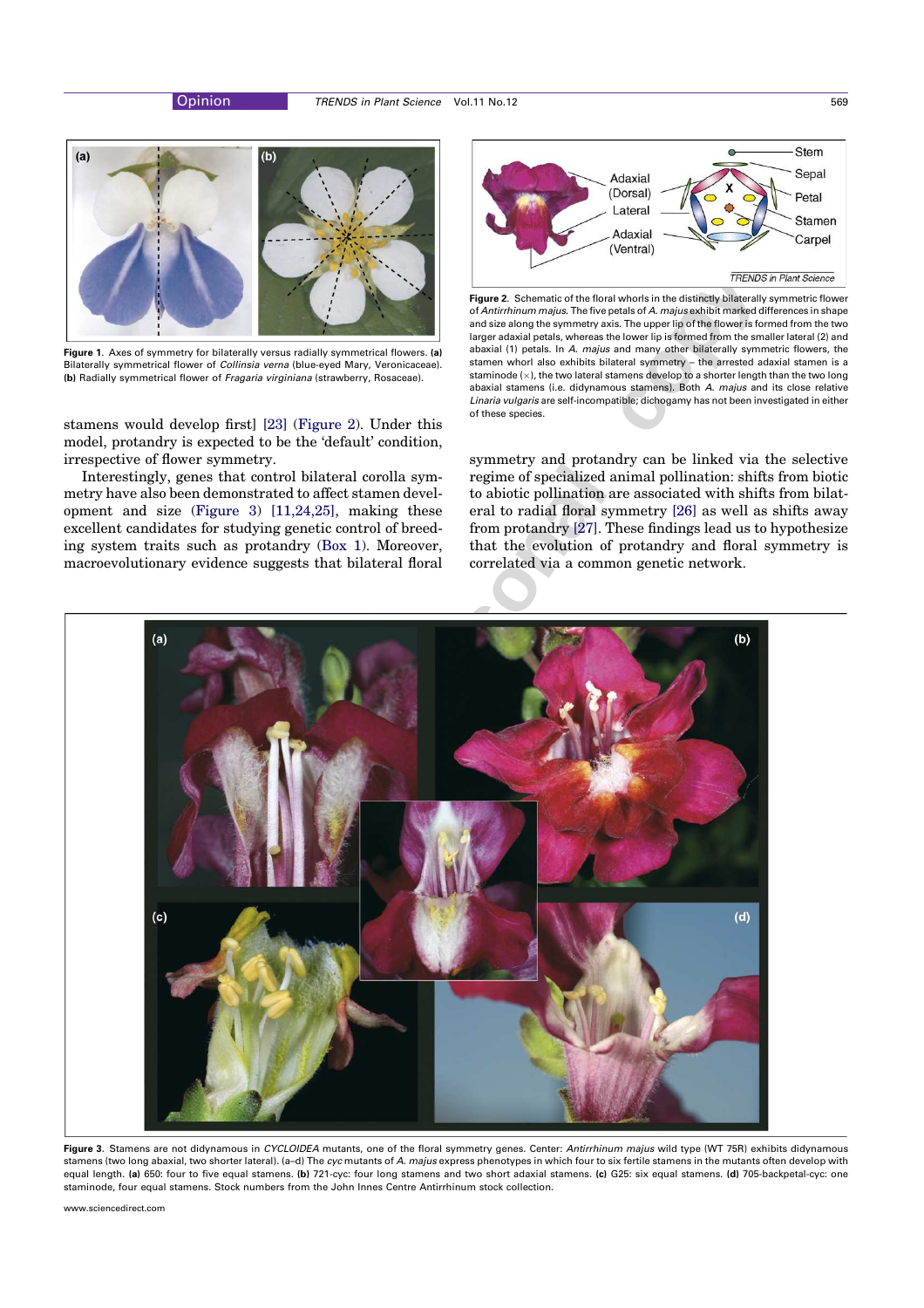## Box 1. Floral symmetry gene network interacts to control bilateral symmetry

A network of gene interactions establishes bilateral flower symmetry in petal and stamen whorls of Antirrhinum majus and its relatives. The genes identified to date include the TCP family of transcription factors [43] CYCLOIDEA (CYC) and DICHOTOMA (DICH), and the MYBtype transcription factors RADIALIS (RAD) and DIVARICATA (DIV). RNA in situ hybridization studies of CYC and DICH reveal that CYC and DICH expression is localized to the adaxial petals and adaxial stamen (broken red line in Figure I) in A. majus [24] and Linaria vulgaris (toadflax) [43] or adaxial petals plus adaxial and lateral stamens in Mohavea confertifolia (desert ghost flower) [11]. In M. confertifolia flowers, CYC expression extends further down the symmetry plane, such that only the abaxial stamens are fertile – the adaxial and lateral stamens develop as staminodes but the lateral petals are not affected [11]. These and other studies with cyc and dich mutants have shown that the expression of CYC and DICH in developing flower tissue can overlap, are partially redundant and can affect development of the petal and stamen whorls differently. RAD expression is more or less identical to that of CYC across the adaxial portion of the flower, including the adaxial staminode [29]. A major mechanism by which CYC and DICH establish adaxial petal identity is through activating RAD [29]. Therefore, in addition to specifying adaxial petal identity, RAD could play some role in reducing the adaxial stamen. However, other, as yet undiscovered, RAD-independent mechanisms could mediate adaxial stamen abortion via CYC. Together, CYC, DICH and RAD are necessary for establishing adaxial flower identity [24,31,44].

DIV is responsible for abaxial petal identity [45,46]. During early stages of flower development, DIV is expressed in all A. majus petals, but, by late stages, DIV expression is restricted to the abaxial petals where DIV protein appears to function [46]. DIV is thought to be negatively regulated in adaxial petals by RAD competing with DIV for downstream targets. One of these downstream targets is likely to be the DIV promoter itself because the DIV protein is necessary for DIV expression [46]. Therefore, DIV activation does not occur in adaxial

# A floral symmetry gene network controls bilateral symmetry

**By the Branch Diversion of the main state of the Southern state and the state a state of the Southern System and Southern state and the state and the state and the state and the state and the state and the state and the** Antirrhinum majus (Veronicaceae), a model plant for studies of floral development and symmetry [28], exhibits a floral morphology that is common in bilaterally symmetrical species (Figure 2). A decade of research on this model and on related wild species has sharpened our understanding of the genetic network that underpins bilateral symmetry [29]. More recent work using the model legume Lotus japonicus has led to the identification of two orthologs of CYCLOIDEA (CYC; LegCYC1 and LegCYC2) that control bilateral symmetry in papilionoid legumes [30]. To date, four genes in two transcription factor families are known to interact and affect floral symmetry through their distinct effects on petal versus stamen development in A. majus. A lateral identity gene Kew1 has been described in the model legume L. japonicus [30]. The expression patterns controlling floral symmetry and the cross-regulatory interactions among the known floral symmetry gene network (FSGN) genes and gene products are detailed in Boxes 1 and 2, respectively.

Briefly, CYC and its paralog DICHOTOMA (DICH) were identified in A. majus [24,31] and derive from a recent gene duplication event[11]. CYC expression results in bilateral symmetry in petals and creates a gradient in stamen size along the symmetry axis. In the wild type, development ofthe adaxial (dorsal) stamen is arrested and the lateral stamens are shorter than the longer abaxial (ventral) stamens (Figures 1–3). Mutations at the CYC locus can result in A. majus flowers with both reduced petals where RAD is present, but is continuously activated in the abaxial petals where its promoter is not bound by RAD protein. RAD and DIV encode similar MYB-type proteins, but RAD lacks recognizable transcriptional activation motifs. It is likely that RAD gene products specify adaxial petal identity by negatively regulating DIV [29].

Recent studies with Lotus japonicus have extended the floral symmetry gene network (FSGN) [30] to include a lateral petal identity factor. In L. japonicus, LjCYC2 functions in a similar fashion to CYC in floral primordia. An allele of LjCYC2, termed squ1, has squared adaxial petals and adaxial petal epidermal cells shaped like those of the lateral petals. Another floral mutant, kew1, exhibits lateral petals that are abaxial in shape and in epidermal cell type. Analysis of the data also suggests that Kew1 is a specific factor that functions late in petal development to control lateral petal development and interacts with LjCYC to affect petal shape along the symmetry axis [30].





bilateral petal symmetry and a fertile stamen in place of the adaxial staminode. In CYC mutants, adaxial and lateral petals and stamens express abaxial identity (Box 2) [24] and the lateral and abaxial stamens develop to an approximately equal length (Box 2). CYC and DICH gene products are necessary to establish adaxial flower identity, and CYC, but not DICH, is necessary to specify petal and stamen number as well as patterns of stamen abortion in A. majus.

Floral symmetry appears to be controlled by the same fundamental set of related genes in many distantly related taxa, suggesting a common genetic basis for the trait [30,32–34]. In addition, CYCLOIDEA and DICHOTAMAlike genes have recently been found in several plant clades that are more distantly related to  $A$ .  $majus$ , including other members of Veronicaceae, Fabaceae (the pea family), Gesneriaceae (the tropical snapdragons), Asteraceae (the sunflowers) and Lamiaceae (the mints) (reviewed in Refs [6,30,34], T. Yi, L. Hileman and S. Kalisz unpublished). Recent work with floral mutants of L. japonicus suggests that Kew1 is a specific factor that controls lateral petal identity and interacts with  $LjCYC2$  in determining floral bilateral symmetry [30], adding to the FSGN for legumes (Box 1). Furthermore, in the radially symmetrical legume, Cadia purpurea, the domain of expression of LegCYC is expanded to include the lateral and abaxial portions of the floral primordia. Here radial symmetry is achieved not through the loss of CYC expression, which is the situation in Linaria and Antirrhinum, but because all petals and stamens express adaxial identity [34]. Future research on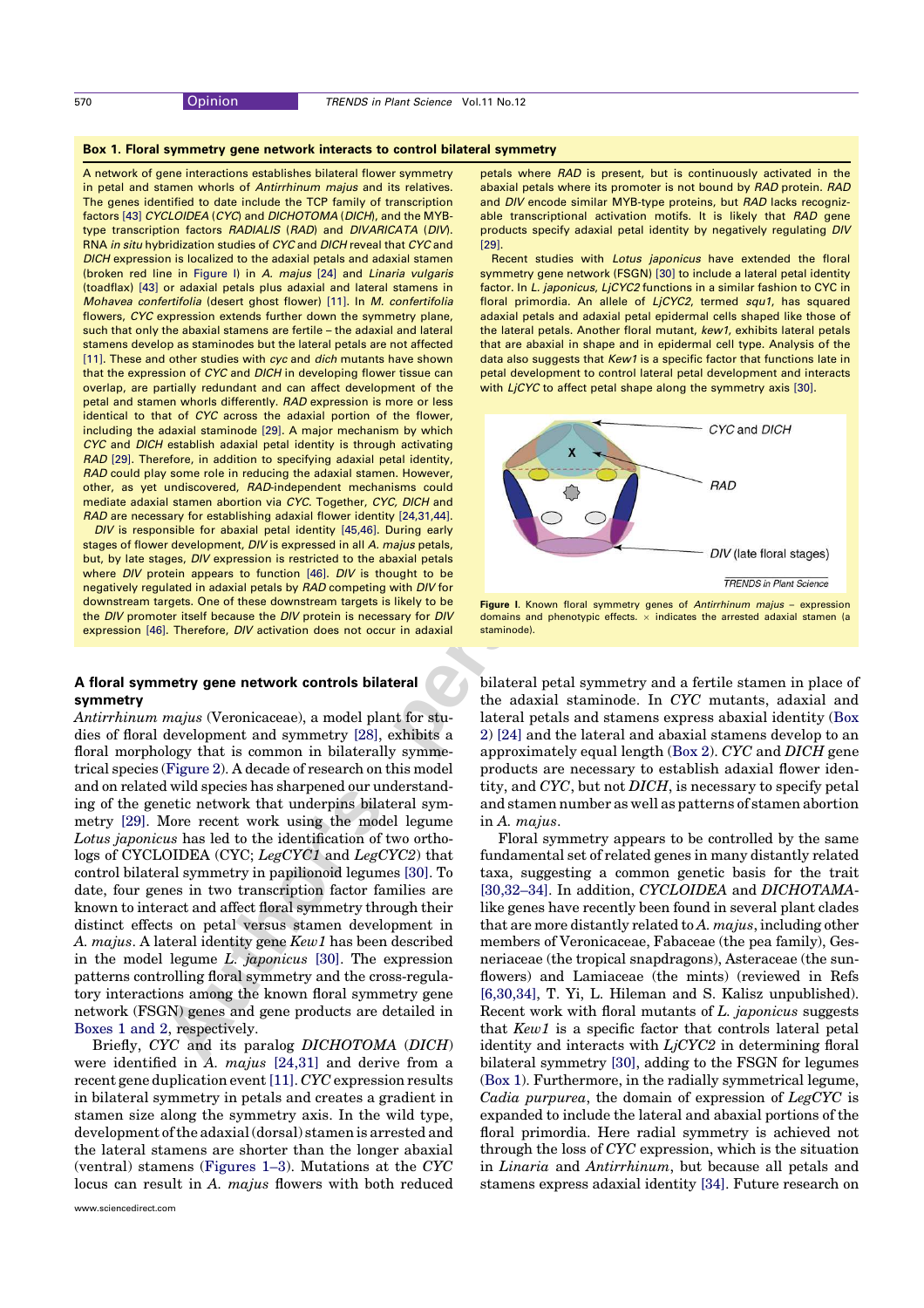#### Box 2. Floral symmetry gene mutants reveal distinct effects on petal versus stamen phenotypes

Mutations at the CYC locus result in flowers with reduced bilateral petal symmetry, a fertile stamen in place of the adaxial staminode ( $\times$ ), and the lateral and abaxial stamens develop to approximately equal length (Figure I). Interestingly, CYC function also controls floral organ number. In cyc mutants, petals have ventral identity (light blue) and can develop with six petals and six stamens instead of the typical five [24] (e.g. G25 in Figure 3c). Similarly, dich mutants also lose adaxial organ identity, although the phenotype is less severe than for cyc mutants. The adaxial petals are more symmetrical than in the wild type, but the lateral and abaxial petals and the stamens are like the wild type [24]. The phenotype of cyc dich double mutants is more severe than either of the single mutants, indicating that CYC and DICH functions are partially redundant in establishing adaxial flower identity. The cyc dich double mutants form 6-merous flowers with complete radial symmetry: all six stamens develop completely, and all petals have abaxial identity [31]. The RAD mutant results in a similar phenotype to that of cyc dich double mutants, but differs in that the dorsal-most part of adaxial petals gains lateral petal identity. Unlike cyc or cyc dich double mutants, in rad mutants the adaxial stamen remains arrested as a staminode but with a longer filament than in the wild type. In div mutants, abaxial petals have lateral identity [45,46]. In cyc dich double mutants (and presumably rad mutants), DIV expression does not become restricted to the abaxial petals [46]. This expanded DIV expression in cyc dich double mutants transforms adaxial organs to abaxial identity in the cyc dich double mutant background. The div mutations only affect abaxial petal development.

In summary, CYC, DICH and RAD are necessary for establishing adaxial flower identity [24,29,31]. However, CYC plays a role in determining second and third whorl organ number, and is necessary

FSGN is likely to uncover novel genes, gene expression patterns and gene interactions, and enrich our understanding of the genetic basis of floral morphology.

## Floral symmetry genes – are they also breeding system genes?

The effect of floral symmetry genes on both corolla and androecium development and parallel macro-evolutionary patterns involving protandry and floral symmetry [8,27] support our hypothesis of an association between bilateral symmetry and protandry. The FSGN creates size asymmetry in the mature androecium whorl by affecting the development of stamens. In wild-type A. majus, CYC– DICH–RAD in conjunction with DIV expression result in a short, sterile adaxial stamen (staminode), lateral stamens reduced in length and long abaxial stamens. We hypothesize that the FSGN expression affects the rate of stamen development along the symmetry axis, with the abaxial stamens developing first. Is it possible that the FSGN also affects post-anthesis stamen developmental timing traits that affect dichogamy? Currently, there are no published data on the relative rates of stamen development pre- or post floral anthesis for bilaterally symmetrical flowers. Given that the FSGN creates a gradient in mature stamen size in A. *majus* that could represent a gradient in development, we speculate that the FSGN could also influence stamen maturation rates after the flower is open to pollinators – arrested in the (shorter) adaxial staminode, slowed in lateral stamens and unaffected in the (longer) abaxial stamens. By contrast, in the radially symmetrical Cadia purpurea, the expression domain of LegCYC encompasses the adaxial, lateral and abaxial stamens [34] and the stamens are equal in length.

for reducing the size of the adaxial stamen [24] and lateral stamens in Mohavea (desert ghost flower) [47], whereas DIV gene products specify abaxial petal identity [45,46], and can increase filament length where expressed. There are no data comparing the rate of development of stamens in different positions within the flowers of either the wild type or mutants for any species, but we hypothesize that the abaxial stamens of wild-type flowers will mature before those in lateral stamens.



Figure I. The floral symmetry gene network mutants of Antirrhinum majus for CYC, RAD, DICH and DIV affect petal and stamen whorl symmetry in distinct ways.

attention of the personal control is the second with the personal control in the personal control in the personal control in the second of the second of the second of the second of the second of the second of the second o Thus, the FSGN can alter or influence the centripetal development of floral whorls by staggering stamen development within a flower, allowing the timing of male versus female phases to be evolutionary dynamic. Furthermore, along the symmetry axis of a typical 5-merous bilateral flower, the gynoecium is positioned adaxially (i.e. above) the abaxial stamens and in the same plane as the lateral organs. Although CYC–DICH and DIV expression have not been detected in late-stage gynoecium primordia in A. majus, we speculate that the floral primordia cells that give rise to the gynoecium could be influenced by their action and/or interaction at an early developmental stage, as are the lateral petals and stamens. If so, bilateral flowers could be predisposed to a delayed female phase and thus express protandry. Finally, we speculate that unknown players in the FSGN could be responsible for initiating post-floral anthesis stamen development in an abaxial (ventral) to adaxial (dorsal) direction. Whether by known or unknown factors in the FSGN, or via direct or downstream factors to FSGN expression, the condition of bilateral symmetry can 'set the stage' for the evolution (or reinforcement) of protandry.

Because FSGN produces dimorphic anthers (Boxes 1 and 2), our second expectation is for a general association between petal bilateral symmetry and didynamous stamens if the FSGN is responsible for the symmetry. We tested these predictions by conducting a phylogenetic analysis (Box 3; see also online Supplementary data).

# Testing the association between bilateral symmetry and protandry

We explored these novel hypotheses through a phylogenetic analysis of floral symmetry and protandry in 1458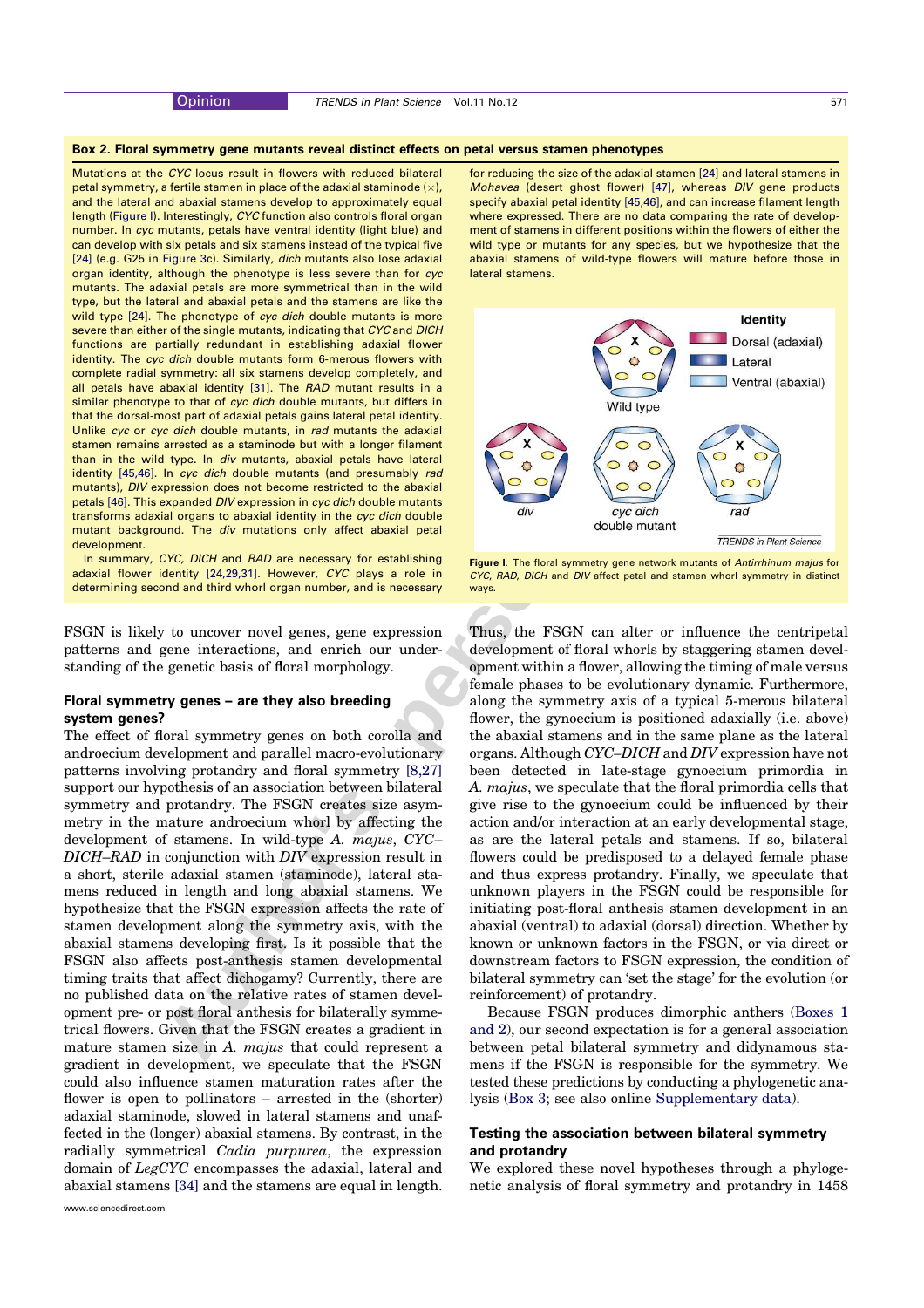## Box 3. Correlated evolution of bilateral symmetry and protandry

Using phylogenetic methods for inferring character evolution, we tested whether protandry has been more frequently gained and less frequently lost in bilaterally symmetrical lineages and, conversely, more frequently lost and less frequently gained in radial lineages, compared with null expectations if protandry had evolved independently of flower symmetry (Table I). Over a set of candidate phylogenies, we compared frequencies of change inferred from the observed data with those inferred from simulated data (see online Supplementary data: phylogenetic methods, data and results). Gains and losses of protandry in radial lineages show the expected trend, with 89% and 78% of simulations yielding the predicted outcome, respectively. However, the results are mixed for bilaterally symmetrical lineages. Gains of protandry conformed to expectation in 64% of the simulations, whereas only 40% of the simulations for losses of protandry yielded the expected outcome. Although not uniformly upholding our predictions, this analysis suggests that the evolution of dichogamy is indeed correlated with flower symmetry.

## Table I. Macroevolutionary predictions for change in protandry in the context of flower symmetry compared with null expectations if traits evolved independently<sup>a</sup>

|                                                                         |           | <b>Corolla symmetry Gains of protandry</b>    | <b>Losses of protandry</b> |
|-------------------------------------------------------------------------|-----------|-----------------------------------------------|----------------------------|
|                                                                         | Radial    | Less frequent (0.8912) More frequent (0.7824) |                            |
|                                                                         | Bilateral | More frequent (0.6436) Less frequent (0.4048) |                            |
| <sup>a</sup> Experimental support for predictions shown in parentheses. |           |                                               |                            |

**Authority** (Table 1. Copyr a hole of contribute the of the effect on pollingity resolution and the effect on the effect on the pollingity and the effect of the effect of the effect of the effect of the effect of the energ species in the angiosperm clade Asteridae (Box 3) and demonstrated that transitions to protandry have been less frequent, and losses of protandry more frequent than expected in radial clades; gains of protandry are also more frequent than expected in bilateral clades. These results are consistent with the hypothesis that flower symmetry and protandry are correlated and potentially controlled by the same regulatory genes. This suggests that exploring the role of the FSGN in breeding system evolution will be fruitful in the pursuit of understanding the link between regulatory genes and macro-evolutionary patterns. We also predict that independent evolutionary forces on organs under common genetic control, such as those acting on flower symmetry and dichogamy or stamen number, are likely to be common in morphological development, a consideration that can influence the direction and focus of experimental studies on the evolution of development.

Associations between floral symmetry and plant breeding system traits have been hypothesized previously: in The Different Forms of Flowers on Plants of the Same Species (p. 259) [35], Charles Darwin noted that heterostyly is not common in bilateral lineages; this pattern has been confirmed by recent phylogenetic analysis [36].

# Linking dichogamy, floral symmetry and pollination ecology

Early pollination ecologists hypothesized that there is an association between floral symmetry and pollination of plants by animals [10]. Numerous investigations have since confirmed that floral symmetry plays a role in the preference and perception of flowers by pollinators. For example, it has been demonstrated that bumblebees have an innate preference for bilateral flowers [37], whereas beetles, honeybees, moths and butterflies appear to prefer radial flowers [38]. Behavioral studies have shown that structurally complex flowers (i.e. those with zygomorphy and a long and/or narrow corolla tube) [10] require an additional learning and handling time investment on the part of bumblebee pollinators [39]. This finding suggests that zygomorphy can promote pollinator fidelity in general [10].

In addition to its effect on pollinator preference, floral symmetry affects the direction of approach of a pollinator to a flower. Bilateral symmetry restricts the direction of approach to a single plane, which can allow more specific placement of pollen on the pollinator [40]. By contrast, radial flowers can be approached from more than one direction, decreasing the consistency of pollen placement [10]. Bilateral symmetry can also reduce pollen wastage [41]. It can also allow greater opportunity for floral diversification, the idea being that a bilaterally symmetrical image has more elements and, therefore, more potential variants [42].

The association between specialist pollinators and bilateral symmetry has been predicted to yield higher diversification rates for clades [9]. A recent analysis of 19 sister groups confirmed that bilateral lineages tend to be more diverse than their radial counterparts [8]. Evolutionary transitions between radial and bilateral symmetry have important consequences for pollination syndrome, accurate pollen transfer and, ultimately, speciation.

Dichogamy has also been functionally linked to pollination ecology. Robert Bertin and Christian Newman [17] found that protandry was associated with animal pollination (although not beetle pollination) and that protogyny was associated with wind pollination. Although a recent phylogenetic analysis does not support the former association (animal pollination was found to be equally common in protandrous and adichogamous species [27]), other empirical evidence suggests that protandry evolved, at least in part, to reduce transfer of self-pollen in animalpollinated plants with large floral displays [19,20], suggesting that the association can be at a finer scale than Risa Sargent and Sarah Otto [27] were able to detect with their analysis.

## Conclusions

Could a common genetic system such as the FSGN explain the association between bilateral flowers and protandry? Did the innovation of bilateral symmetry, in concert with specialized pollinators, set the stage for the evolution of reduced floral interference via protandry? Our phylogenetic analysis provides preliminary support for these conjectures; further exploration along these lines should improve our understanding of the evolutionary connections between floral traits, breeding system and pollination ecology.

## Acknowledgements

We thank Robert Bertin for allowing us to use his extensive database on dichogamy and related traits for our analysis. David Baum and Lena Hileman provided important discussion and comments on the development of our ideas. Tom Harper provided photographic and technical assistance. S.K. was supported by an award from the US National Science Foundation